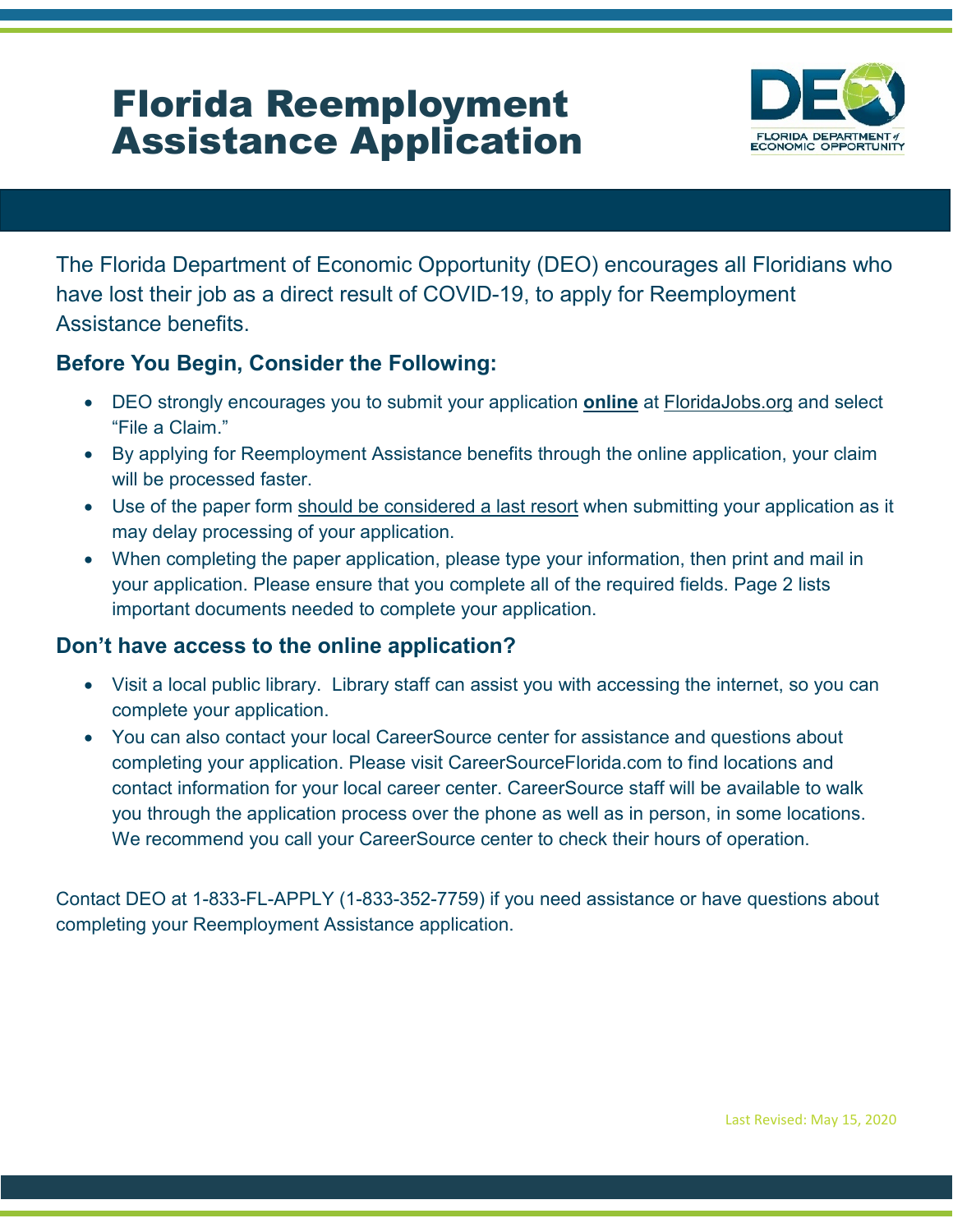# What information and documents should I collect before beginning my application?

**To ensure your application is complete and processed efficiently, have the following information available when submitting an application for Reemployment Assistance:**

- Social Security number.
- Driver's License or State ID number.
- Employment information for the last 18 months for each employer.
- Employer identification number, also known as FEIN number, if available. This number can be found on your W2 or 1099 tax form.
- Employer name (name on pay stub), address, and phone number.
- First and last day of work.
- Gross earnings (before taxes) covering the last 18 months.
- Reason for separation.

# **If one of the following criteria applies to you, have the following additional**

# **information available:**

- Not a U.S. Citizen: Alien Registration Number or other work authorization form.
- Military employee: A copy of your DD-214 Member 4. If you do not have a Member 4, a copy of your Member 2-7 may be used.
- Federal employee: SF-8 or SF-50.
- Union member: Union name, hall number, and phone number.

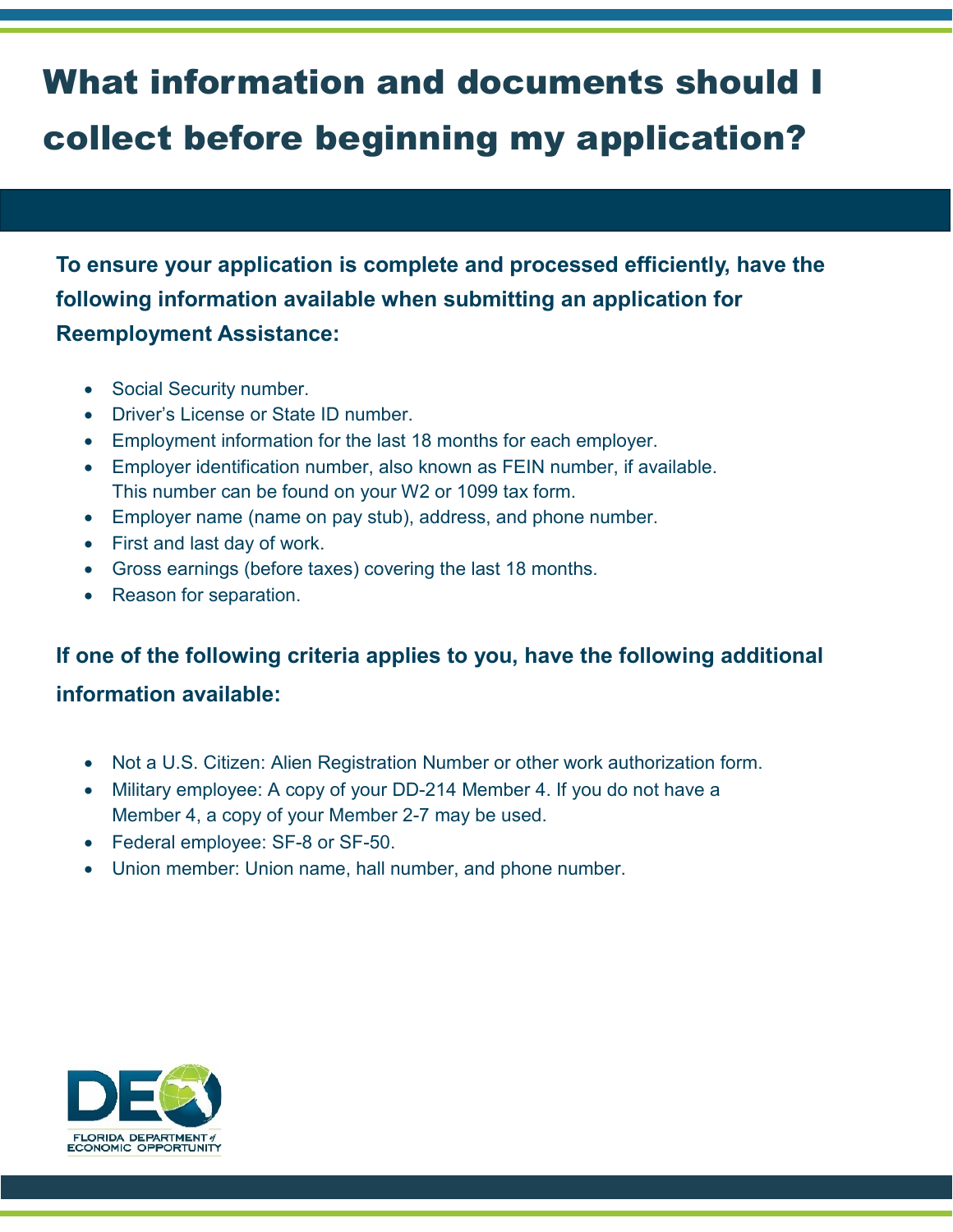### DEPARTMENT OF ECONOMIC OPPORTUNITY REEMPLOYMENT ASSISTANCE APPLICATION FOR SERVICES

#### **PLEASE ENTER YOUR INFORMATION IN THE FIELDS PROVIDED AND TYPE YOUR NAME TO SIGN THE FORM.** Complete a Supplement for other employment you have had during the last 18 months. **You can print the completed form and mail to the following address: Florida Department of Economic Opportunity, P.O. Box 5350 Tallahassee, FL 32314-5350**

| 1. Name: (First, Middle, Last)                                                                                                            |              |                           |                                                                                 |                             |                                               |                             |                                                                           |                                                                                                                                              |                                                                |                    |              |               |
|-------------------------------------------------------------------------------------------------------------------------------------------|--------------|---------------------------|---------------------------------------------------------------------------------|-----------------------------|-----------------------------------------------|-----------------------------|---------------------------------------------------------------------------|----------------------------------------------------------------------------------------------------------------------------------------------|----------------------------------------------------------------|--------------------|--------------|---------------|
|                                                                                                                                           |              |                           |                                                                                 |                             |                                               |                             |                                                                           |                                                                                                                                              | FOR OFFICE USE ONLY, DO NOT WRITE IN THE GRAY AREA BELOW       |                    |              |               |
| 1a. Other Names Used During Employment                                                                                                    |              |                           |                                                                                 |                             | <b>EFF</b>                                    | M                           | D                                                                         | Y                                                                                                                                            | <b>DATE</b>                                                    | M                  | D            |               |
| 2. Local Mailing Address:<br><b>Street Address:</b>                                                                                       |              |                           | Apt.#                                                                           |                             | Date<br><b>CLAIM</b>                          | <b>NEW</b>                  | ADD'L                                                                     | R/O                                                                                                                                          | <b>FILED</b><br>Т                                              | <b>REQUALIFY</b>   |              |               |
| City:                                                                                                                                     | State:       | Zip:                      | Residence County:                                                               |                             | <b>STATUS</b>                                 | $\mathcal{L}_{\mathcal{A}}$ | $\mathbb{R}^n$                                                            | J.                                                                                                                                           |                                                                |                    |              |               |
| 3. Telephone Number:                                                                                                                      |              |                           | Alternate phone number:                                                         |                             | TYPE:                                         | <b>UC</b>                   | $\times$<br>$\Box$                                                        | <b>FE</b>                                                                                                                                    | <b>CWC</b><br>П                                                | EB                 | <b>OTHER</b> |               |
|                                                                                                                                           |              | or                        |                                                                                 |                             | ISSUE: (check one)                            |                             |                                                                           | <b>UCB-13</b>                                                                                                                                | <b>MODS</b>                                                    | <b>STDK</b>        |              | <b>METHOD</b> |
| 4. Date of Birth:<br>Month<br>Year<br>Day                                                                                                 | 5. Sex:<br>M |                           | 6. Height/Weight                                                                |                             | $\square$ NO<br>$\Box$ YES - enter flag codes |                             |                                                                           | Ш                                                                                                                                            | □                                                              |                    |              |               |
| 7. (Statistical use only) Are you of Hispanic descent?                                                                                    | F            |                           | <b>YES</b><br><b>NO</b>                                                         |                             | 1.<br>2.                                      |                             |                                                                           | <b>LOCAL OFFICE</b>                                                                                                                          | <b>FIPS</b>                                                    | <b>RES. COUNTY</b> |              | <b>WDB</b>    |
| Indicate your primary ethnic affiliation:<br>$\Box$ White (1)                                                                             |              | $\Box$ American Indian or |                                                                                 |                             | 3.<br>4.                                      |                             | <b>IND</b>                                                                | W/S                                                                                                                                          | <b>ERP</b>                                                     | <b>MCS</b>         |              |               |
| Black or African American (2)                                                                                                             |              | Alaskan Native (4)        |                                                                                 |                             |                                               |                             |                                                                           |                                                                                                                                              |                                                                |                    |              |               |
| $\Box$ Asian (3)                                                                                                                          |              |                           | $\Box$ Hawaiian or Pacific Islander (5)<br>$\Box$ Information not available (6) |                             | <b>IB4 STATE/FIPS CODE</b>                    |                             |                                                                           |                                                                                                                                              |                                                                |                    |              |               |
| 8a. Identification (ID):<br>Driver's License #:                                                                                           |              | State of Issuance:        |                                                                                 |                             | Primary DOT Code:                             |                             |                                                                           | Mo. Exp.                                                                                                                                     | Secondary DOT Code:                                            |                    |              | Mo. Exp.      |
| State Identification #: __________________                                                                                                |              |                           |                                                                                 |                             | <b>Disaster Date:</b>                         |                             |                                                                           |                                                                                                                                              | Announcement                                                   |                    |              |               |
| Other ID #:                                                                                                                               |              | Type of ID:               |                                                                                 |                             |                                               | Documentation presented:    |                                                                           |                                                                                                                                              | Disaster #: FL                                                 |                    |              |               |
|                                                                                                                                           |              |                           |                                                                                 |                             | TYPE:                                         |                             |                                                                           |                                                                                                                                              |                                                                |                    |              |               |
| 8b. *Social Security Number: (see Privacy Act Statement below)                                                                            |              |                           |                                                                                 |                             |                                               |                             |                                                                           |                                                                                                                                              | Secondary DOT                                                  |                    |              |               |
| 9. Check the number which corresponds to the highest grade you completed:<br>1. Did not finish High School - Highest grade completed was: |              |                           | Primary DOT Code:                                                               |                             |                                               | Mo Exp.                     | Code:                                                                     |                                                                                                                                              | Mo.                                                            | Exp.               |              |               |
| $\Box$ 1 $\Box$ 2 $\Box$ 3 $\Box$ 4 $\Box$ 5 $\Box$ 6 $\Box$ 7 $\Box$ 8 $\Box$ 9 $\Box$ 10 $\Box$ 11 $\Box$ 12                            |              |                           |                                                                                 |                             |                                               |                             | 10. Are you handicapped as defined in Section 504 of the                  |                                                                                                                                              |                                                                |                    |              |               |
| 2. High School Diploma or GED [<br>3. AA or Post Secondary Vocational/Technical Certificate of Completion $\square$                       |              |                           |                                                                                 | Rehabilitation Act of 1973? |                                               |                             | $\Box$ YES                                                                | I INO                                                                                                                                        |                                                                |                    |              |               |
| 4. BS/BA $\square$<br>5. MS/MA $\square$<br>6. Doctorate $\Box$                                                                           |              |                           |                                                                                 |                             |                                               |                             | <b>Definition:</b> A person is handicapped if he or she has a physical or |                                                                                                                                              |                                                                |                    |              |               |
|                                                                                                                                           |              |                           |                                                                                 |                             |                                               |                             |                                                                           | mental impairment which substantially limits one or more major life<br>activities; has a record of such impairment; or is regarded as having |                                                                |                    |              |               |
|                                                                                                                                           |              |                           |                                                                                 | such impairment.            |                                               |                             |                                                                           | NOTE: This information will be used for statistical purposes only; is                                                                        |                                                                |                    |              |               |
|                                                                                                                                           |              |                           |                                                                                 |                             |                                               |                             |                                                                           |                                                                                                                                              | requested on a voluntary basis; and will be kept confidential. |                    |              |               |
| 11. I am a citizen of the United States.<br>If no, I am authorized to work in this country.                                               |              | <b>YES</b><br><b>YES</b>  | ΝO                                                                              | NO If no, see p. 2          | Alien Reg. #:                                 | <b>Expiration Date:</b>     |                                                                           |                                                                                                                                              |                                                                |                    |              |               |
| Lawfully Admitted Alien/Refugee<br>11a. Citizenship:<br>US Citizen/Nationalized<br>$\Box$ Cuban Entrant<br>Haitian Entrant<br>Other       |              |                           |                                                                                 |                             |                                               |                             |                                                                           | 11b. If not fluent in English, what language do you prefer to use?                                                                           |                                                                |                    |              |               |
| 12. I hereby apply for the period beginning:                                                                                              |              |                           |                                                                                 |                             | 13. Employer ID #                             |                             |                                                                           |                                                                                                                                              |                                                                |                    |              |               |
|                                                                                                                                           |              |                           |                                                                                 |                             |                                               |                             |                                                                           |                                                                                                                                              |                                                                |                    |              |               |
| 14. Type Of Industry Employer:                                                                                                            |              |                           |                                                                                 |                             |                                               |                             |                                                                           |                                                                                                                                              |                                                                |                    |              |               |
| 15. Name of Most Recent Employer:                                                                                                         |              |                           |                                                                                 |                             |                                               |                             |                                                                           |                                                                                                                                              |                                                                |                    |              |               |
| <b>Employer's Street Address</b>                                                                                                          |              |                           |                                                                                 |                             |                                               |                             |                                                                           |                                                                                                                                              |                                                                |                    |              |               |
|                                                                                                                                           |              |                           |                                                                                 |                             | Dates Worked:<br>FROM:                        |                             |                                                                           | Occupation:                                                                                                                                  | TO:                                                            |                    |              |               |
| City<br>County<br>Supervisor's Name:                                                                                                      |              | State                     | Zip<br>County in which worked:                                                  |                             | Mo.                                           | Day                         |                                                                           | Year                                                                                                                                         | Mo.                                                            | Day                |              | Year          |
|                                                                                                                                           |              |                           |                                                                                 | $\exists$ Hour              | <b>Total Gross Earnings</b>                   |                             |                                                                           |                                                                                                                                              |                                                                |                    |              |               |
| Employer's Telephone Number:                                                                                                              |              | Salary Rate:              |                                                                                 | Week                        | <b>Total Gross Earnings since</b>             |                             |                                                                           | \$                                                                                                                                           |                                                                |                    |              |               |
|                                                                                                                                           |              |                           | Per                                                                             | Month<br>$\Box$ Year        | Sunday of this week:<br>Occupation or Title:  |                             |                                                                           |                                                                                                                                              |                                                                |                    |              |               |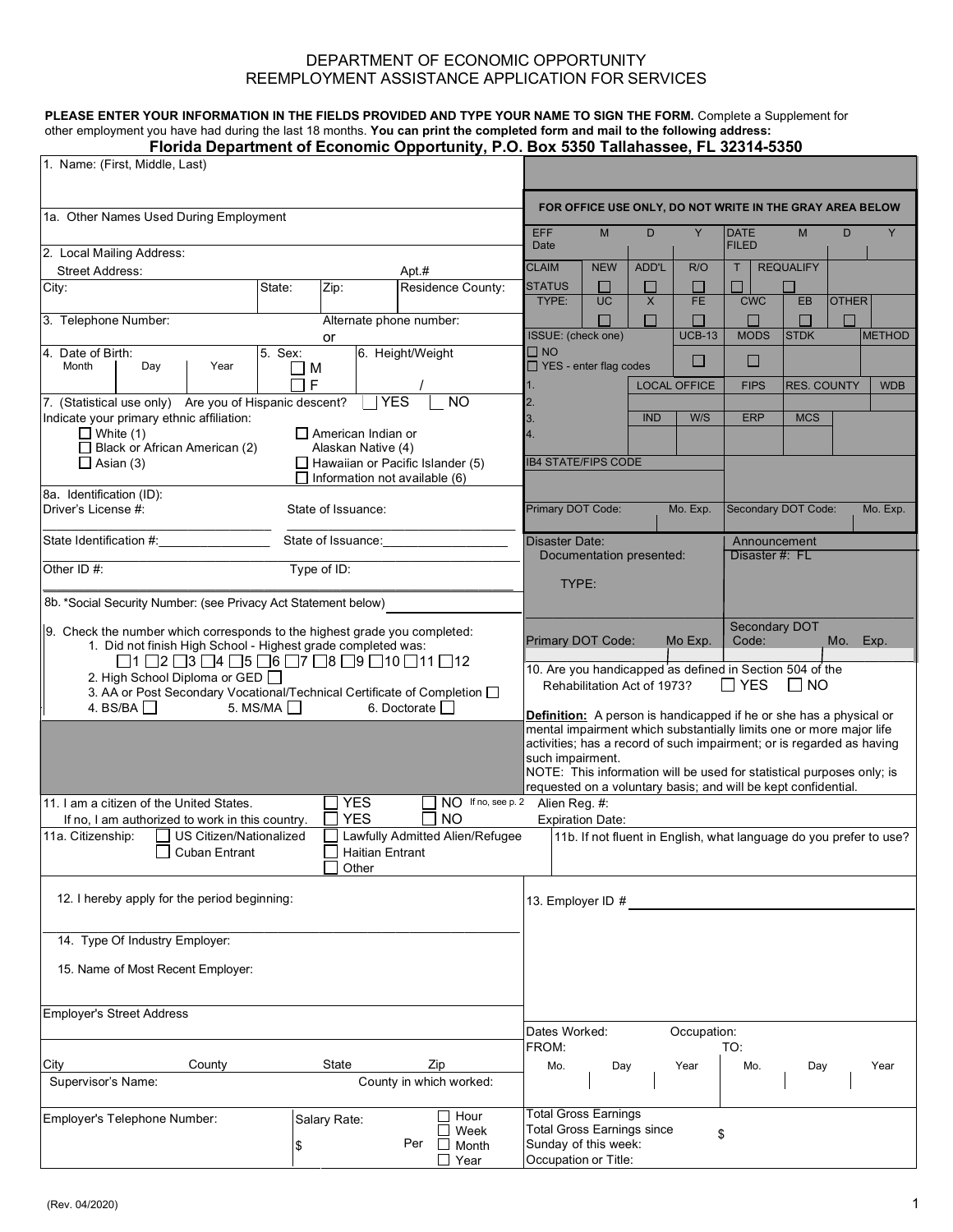Enter your total period of employment with this employer:

| <b>Employment Start Date:</b>                                                                                                                                                                                                                                                                                                                                                                                                                                                                                                                                                                                                                                                                                                        |            |                         |                                                                                                                                                       |           |
|--------------------------------------------------------------------------------------------------------------------------------------------------------------------------------------------------------------------------------------------------------------------------------------------------------------------------------------------------------------------------------------------------------------------------------------------------------------------------------------------------------------------------------------------------------------------------------------------------------------------------------------------------------------------------------------------------------------------------------------|------------|-------------------------|-------------------------------------------------------------------------------------------------------------------------------------------------------|-----------|
| <b>Employment End Date:</b>                                                                                                                                                                                                                                                                                                                                                                                                                                                                                                                                                                                                                                                                                                          |            |                         |                                                                                                                                                       |           |
| 1. Have you had multiple periods of new employment with this employer since 1/1/2019?                                                                                                                                                                                                                                                                                                                                                                                                                                                                                                                                                                                                                                                |            | <b>YES</b>              | <b>NO</b>                                                                                                                                             |           |
| A. Were your total gross wages at least \$4675 during this period of employment? Do not include wages earned after 4/5/202. YES                                                                                                                                                                                                                                                                                                                                                                                                                                                                                                                                                                                                      |            |                         |                                                                                                                                                       | <b>NO</b> |
| recent one year period). Do not include wages earned after 4/5/2020.                                                                                                                                                                                                                                                                                                                                                                                                                                                                                                                                                                                                                                                                 |            |                         | B. Enter your gross wages with this employer for the total period of your employment entered above (if more than one year, enter gross earnings for a |           |
| 2. Are you considered working on-call for this employer?                                                                                                                                                                                                                                                                                                                                                                                                                                                                                                                                                                                                                                                                             | $\Box$ YES | <b>NO</b>               |                                                                                                                                                       |           |
| 3. Did you work full time for this employer?                                                                                                                                                                                                                                                                                                                                                                                                                                                                                                                                                                                                                                                                                         |            | <b>YES</b><br>NO        |                                                                                                                                                       |           |
| 4. Are you an officer of a corporation?                                                                                                                                                                                                                                                                                                                                                                                                                                                                                                                                                                                                                                                                                              |            | YES<br><b>NO</b>        |                                                                                                                                                       |           |
| If yes, the reason for separation for an officer of a corporation shall be considered a voluntary quit per Florida statues.                                                                                                                                                                                                                                                                                                                                                                                                                                                                                                                                                                                                          |            |                         |                                                                                                                                                       |           |
| 5. Are you a sole proprietor, a partner in a partnership, or do you work for a family member who owns/operates a sole proprietorship and/or partnership at<br>this company?                                                                                                                                                                                                                                                                                                                                                                                                                                                                                                                                                          |            | <b>NO</b><br>YES        |                                                                                                                                                       |           |
| 6. Are you a school employee?                                                                                                                                                                                                                                                                                                                                                                                                                                                                                                                                                                                                                                                                                                        |            | <b>YES</b><br>NO        |                                                                                                                                                       |           |
| 7. Did you work for a private company and as part of your work did you provide services to a school or other educational institution? For example, you drove<br>a school bus, but you were not a school board employee.                                                                                                                                                                                                                                                                                                                                                                                                                                                                                                              |            | <b>YES</b><br><b>NO</b> |                                                                                                                                                       |           |
| <b>Work Authorization Information</b><br>If you indicated you are not a U.S. citizen<br>1. Which of the following work authorization cards or documents do you have? (select One)<br>I-55 (Permanent Resident Card)<br>I-766 (Employment Authorization Card)<br>I-551 (Temporary Language Machine Readable Immigrant Visa)<br>I-551 (Temporary Stamp on passport of K-94)<br>I-94 (Arrival/Departure Record)<br>I-94 (Arrival/Departure Record) in Unexpired Foreign Passport<br>I-327 (Reentry Permit)<br>I-571 (Refugee Travel Document)<br>I-20 (Certificate of Eligibility for Non-immigrant (F-1) Student Status)<br>DS2019 (Certificate of Eligibility for Exchange Visitor (J-1) Status)<br>Other Work Authorization Document |            |                         |                                                                                                                                                       |           |
| 2. Your country of Origin:<br>3. Your passport number:                                                                                                                                                                                                                                                                                                                                                                                                                                                                                                                                                                                                                                                                               |            |                         |                                                                                                                                                       |           |
| 4. The country that issued your passport:                                                                                                                                                                                                                                                                                                                                                                                                                                                                                                                                                                                                                                                                                            |            |                         |                                                                                                                                                       |           |
| 5. Your I-94 number:                                                                                                                                                                                                                                                                                                                                                                                                                                                                                                                                                                                                                                                                                                                 |            |                         |                                                                                                                                                       |           |
| 6. Your I-551/I-766 number:                                                                                                                                                                                                                                                                                                                                                                                                                                                                                                                                                                                                                                                                                                          |            |                         |                                                                                                                                                       |           |
| 7. Your SEVIs ID number:                                                                                                                                                                                                                                                                                                                                                                                                                                                                                                                                                                                                                                                                                                             |            |                         |                                                                                                                                                       |           |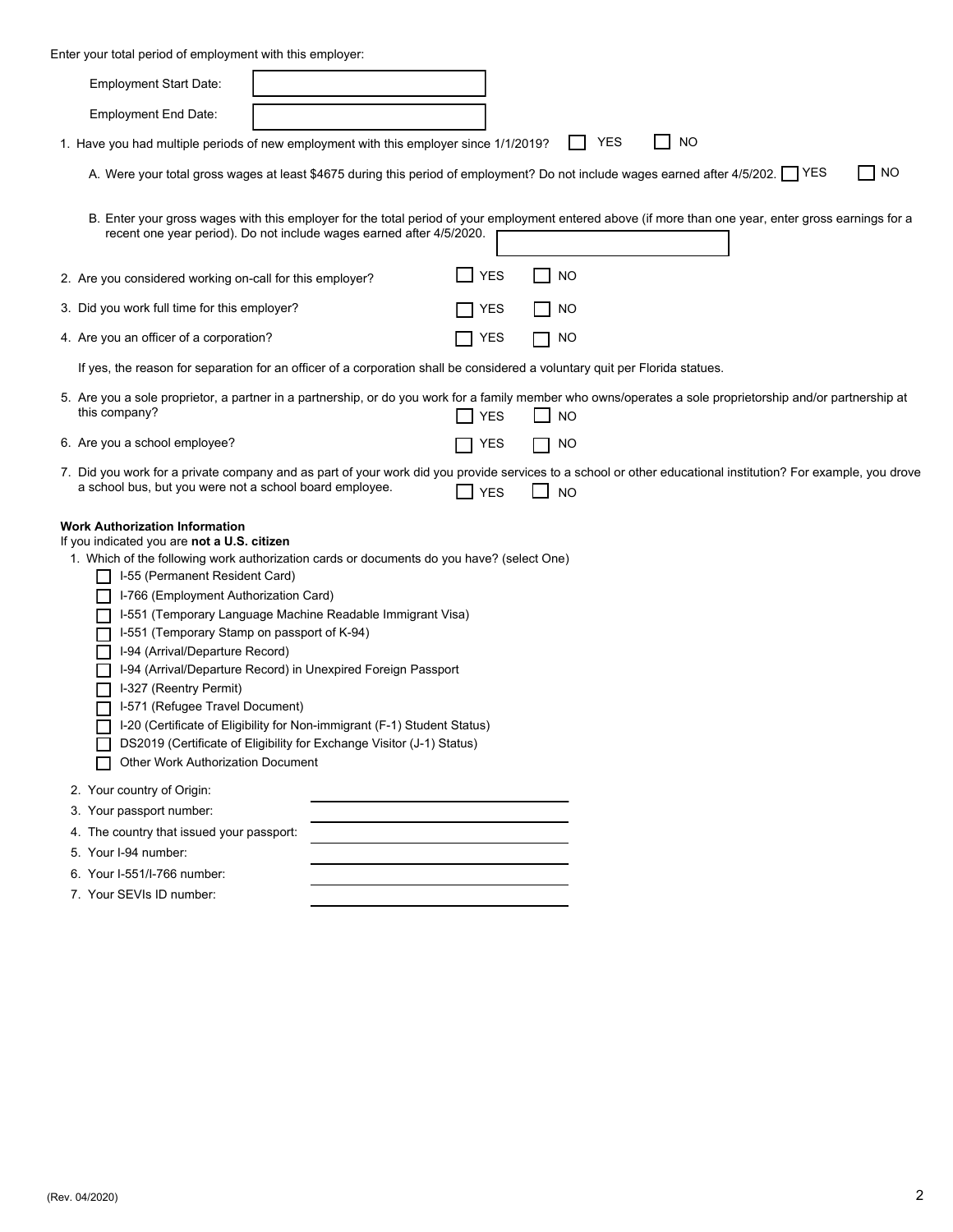### DEPARTMENT OF ECONOMIC OPPORTUNITY REEMPLOYMENT ASSISTANCE APPLICATION FOR SERVICES

| Reason for Separation:<br>Permanent Lay-off                                                                                                                                                                                                                                                                                                                                                                                   | <b>COVID-19</b><br>Suspension                   |                                                                                                              |                   |                                                     |  |
|-------------------------------------------------------------------------------------------------------------------------------------------------------------------------------------------------------------------------------------------------------------------------------------------------------------------------------------------------------------------------------------------------------------------------------|-------------------------------------------------|--------------------------------------------------------------------------------------------------------------|-------------------|-----------------------------------------------------|--|
| Temporary Lay-off                                                                                                                                                                                                                                                                                                                                                                                                             | Leave of Absence                                | Tools/Equipment Used:                                                                                        |                   |                                                     |  |
| Quit or Voluntary Lay-off                                                                                                                                                                                                                                                                                                                                                                                                     | Discharged, Job Performance                     |                                                                                                              |                   |                                                     |  |
| <b>Working Reduced Hours</b>                                                                                                                                                                                                                                                                                                                                                                                                  | Discharged, Other                               | Are you scheduled to return to work for this employer?                                                       |                   |                                                     |  |
| Explain Reason for Separation:                                                                                                                                                                                                                                                                                                                                                                                                |                                                 | <b>YES</b><br>NO.                                                                                            | When?             |                                                     |  |
| 16. Are you currently employed, self-employed or have you been self-employed in the past year?                                                                                                                                                                                                                                                                                                                                |                                                 |                                                                                                              | <b>YES</b>        | <b>NO</b>                                           |  |
| 17. Is there any reason you cannot seek or accept full-time employment?                                                                                                                                                                                                                                                                                                                                                       |                                                 |                                                                                                              | <b>YES</b>        | <b>NO</b>                                           |  |
| 17A. Have you refused any offer of work since you became unemployed?                                                                                                                                                                                                                                                                                                                                                          |                                                 |                                                                                                              | <b>YES</b>        | NO                                                  |  |
| 18. Did you apply for or receive, or would you be eligible to receive if applied for: (Mark "Y" for Yes or "N" for No next to each question)<br>$\Box$ Any amount for loss of wages due to illness or disability?<br>$\Box$ Any type of private income protection insurance?                                                                                                                                                  |                                                 | Any amount of retirement pension or annuity income?<br>Worker's compensation for death of head of household? |                   |                                                     |  |
| $\Box$ Any amount as supplemental unemployment benefit?                                                                                                                                                                                                                                                                                                                                                                       |                                                 |                                                                                                              |                   |                                                     |  |
| 19. Have you received, or will you receive any of the following payments?<br>Severance Pay<br>$\Box$ YES<br><b>YES</b>                                                                                                                                                                                                                                                                                                        | ∩ NO<br>$\Box$ No                               | Amount: \$                                                                                                   |                   |                                                     |  |
| Wages in Lieu of Notice<br>∏ YES<br>Vacation Pay                                                                                                                                                                                                                                                                                                                                                                              | Π NO                                            | From:                                                                                                        |                   | To:                                                 |  |
| 20. Do you have specific plans to enroll in or attend school or vocational training within the next 12<br>months?<br>If yes, when?                                                                                                                                                                                                                                                                                            |                                                 |                                                                                                              | <b>YES</b>        | I NO                                                |  |
| 21. Are you receiving, or will you receive a retirement pension?                                                                                                                                                                                                                                                                                                                                                              |                                                 |                                                                                                              | $\sqcap$ YES      | I NO                                                |  |
| If yes, date payment began/will begin:                                                                                                                                                                                                                                                                                                                                                                                        |                                                 |                                                                                                              |                   |                                                     |  |
|                                                                                                                                                                                                                                                                                                                                                                                                                               |                                                 | Employer's Name:                                                                                             |                   |                                                     |  |
| 22. During the past 18 months, have you:                                                                                                                                                                                                                                                                                                                                                                                      | a. Been in the Military Service?                |                                                                                                              | <b>YES</b>        | <b>NO</b>                                           |  |
|                                                                                                                                                                                                                                                                                                                                                                                                                               | b. Held a Federal Civilian Job?                 |                                                                                                              | <b>YES</b>        | <b>NO</b>                                           |  |
|                                                                                                                                                                                                                                                                                                                                                                                                                               | c. Worked in any other state?                   |                                                                                                              | <b>YES</b>        | <b>NO</b>                                           |  |
| 23. Have you applied for Reemployment Assistance benefits in the past 12 months?<br>If yes, against which state?                                                                                                                                                                                                                                                                                                              |                                                 |                                                                                                              | YES               | NO                                                  |  |
| 24. If you receive, or will receive payments from Worker's Compensation, is it classified as:                                                                                                                                                                                                                                                                                                                                 |                                                 |                                                                                                              |                   |                                                     |  |
| <b>YES</b><br><b>NO</b><br><b>Temporary Total</b><br><b>YES</b><br><b>NO</b><br><b>Permanent Total</b>                                                                                                                                                                                                                                                                                                                        | <b>Temporary Partial</b><br>Supplemental Income | <b>YES</b><br><b>NO</b><br><b>YES</b><br><b>NO</b>                                                           | Impairment Income | YES I INO                                           |  |
| 25. Are you a member of a labor union which finds/obtains work for its members?                                                                                                                                                                                                                                                                                                                                               |                                                 |                                                                                                              | T YES             | NO                                                  |  |
| If yes, provide Union name and number:                                                                                                                                                                                                                                                                                                                                                                                        |                                                 |                                                                                                              |                   |                                                     |  |
| 26. What type of work are you seeking?                                                                                                                                                                                                                                                                                                                                                                                        |                                                 |                                                                                                              |                   |                                                     |  |
| 27. Are you a veteran who meets one or more of the following conditions?<br>a. Served on active duty for a period of more than 180 days and received a discharge other than dishonorable.                                                                                                                                                                                                                                     |                                                 |                                                                                                              |                   | <b>YES</b><br>  NO                                  |  |
| b. Was a reservist who earned a campaign badge and was released or discharged with a discharge other than dishonorable?                                                                                                                                                                                                                                                                                                       |                                                 |                                                                                                              |                   |                                                     |  |
| c. Was discharged or released from active duty because of a service-connected disability?                                                                                                                                                                                                                                                                                                                                     |                                                 |                                                                                                              |                   |                                                     |  |
| If you answered yes to Question 27 above, please answer questions 28 - 32 below, otherwise go to question 33.                                                                                                                                                                                                                                                                                                                 |                                                 |                                                                                                              |                   |                                                     |  |
| Were you released from military active duty within the last three years (36 months)?<br>28.                                                                                                                                                                                                                                                                                                                                   |                                                 |                                                                                                              |                   | <b>YES</b><br><b>NO</b>                             |  |
| 29. Did you serve on active duty during a war, campaign or expedition for which a campaign badge has been authorized?                                                                                                                                                                                                                                                                                                         |                                                 |                                                                                                              |                   | <b>YES</b><br>NO                                    |  |
| 30. Are you a Disabled Veteran?                                                                                                                                                                                                                                                                                                                                                                                               |                                                 |                                                                                                              |                   | <b>YES</b><br><b>NO</b><br>$\overline{\phantom{a}}$ |  |
| Definition: You have a service-connected disability which entitles you to compensation or caused you to be discharged or released from active duty.                                                                                                                                                                                                                                                                           |                                                 |                                                                                                              |                   |                                                     |  |
| <b>YES</b><br>NO.<br>31. Are you a Special Disabled Veteran?<br><b>Definition:</b> You are entitled to compensation for a service-connected disability rated at 30 percent or more or 10 or 20 percent with a determination<br>that you have a serious employment handicap or you were discharged or released from active duty because of service-connected disability.                                                       |                                                 |                                                                                                              |                   |                                                     |  |
| 32. Are you a homeless veteran?                                                                                                                                                                                                                                                                                                                                                                                               |                                                 |                                                                                                              |                   | <b>NO</b><br><b>YES</b>                             |  |
| 33. Are you the spouse of any of the following individuals?                                                                                                                                                                                                                                                                                                                                                                   |                                                 |                                                                                                              |                   | <b>YES</b><br>I NO                                  |  |
| (a) a veteran who died of a service connected disability; (b) a veteran who has a total service-connected disability; (c) a member of the Armed Forces<br>serving on active duty who has been listed for a total of more than 90 days in one of the following categories: (I) missing in action; (II) captured in line<br>of duty by a hostile force; or (III) forcibly detained in the line of duty by a foreign government? |                                                 |                                                                                                              |                   |                                                     |  |
| 34. If you answered 'Yes' to Question 27 or 33 above, you qualify for Special Job Service Veteran's Assistance through the local One Stop Center<br>in your area and, unless told otherwise at the time you complete this application, you should report to that office to register for Veteran's assistance.                                                                                                                 |                                                 |                                                                                                              |                   |                                                     |  |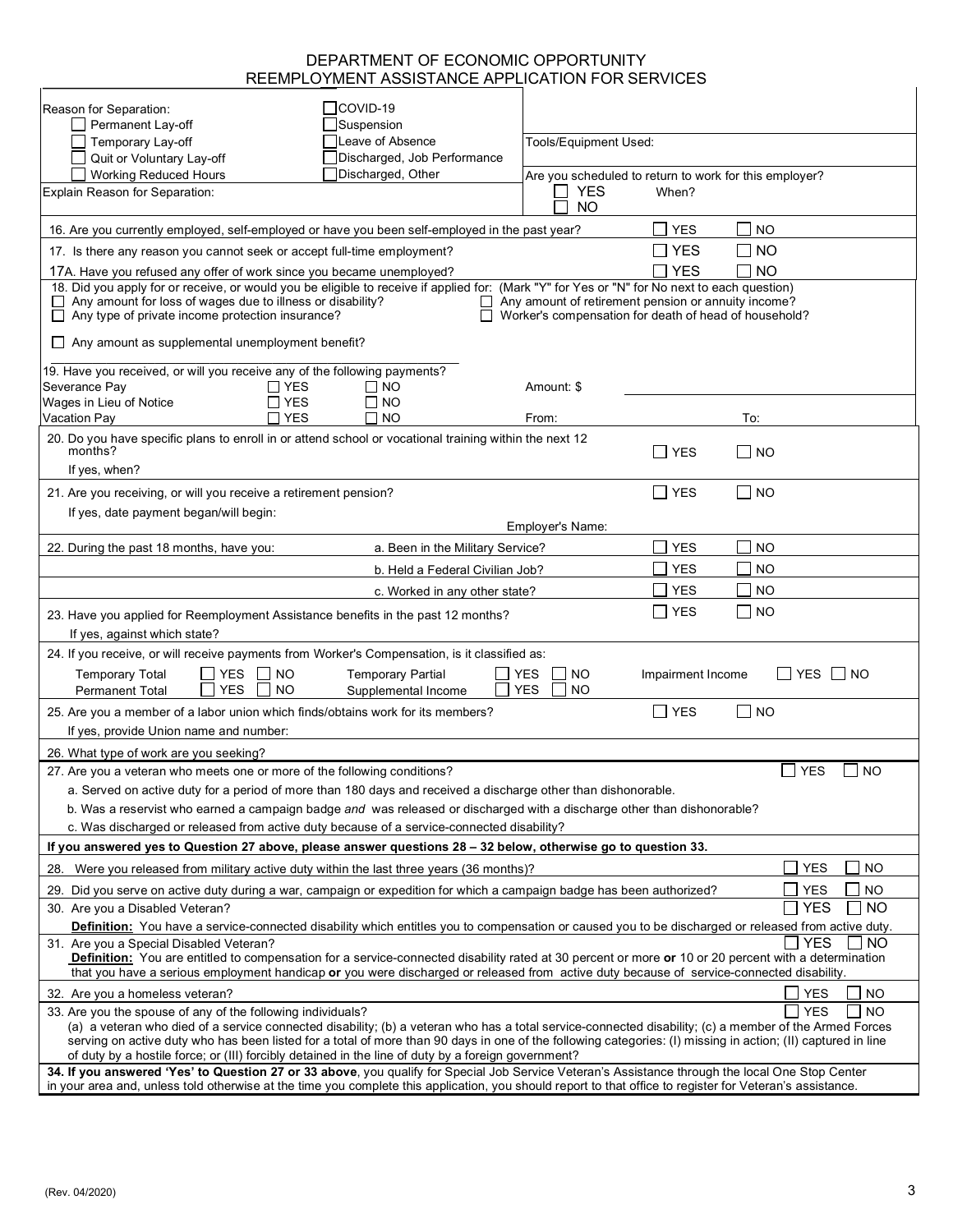#### DEPARTMENT OF ECONOMIC OPPORTUNITY REEMPLOYMENT ASSISTANCE APPLICATION FOR SERVICES

I hereby claim benefits under the Florida Reemployment Assistance Law. I am not seeking benefits under any other state or Federal system. At the discretion of the department, this application for benefits may be accepted as my registration for work and employment services. I understand the Florida Reemployment Assistance Law provides penalties for knowingly making false statements for the purpose of obtaining benefits. I declare that the statements made in connection with this claim are true and correct to the best of my knowledge and belief. I understand the information is subject to verification and agree to provide such documentation as required.

Claimant Signature: Date: Date: Date: Date: Date: Date: Date: Date: Date: Date: Date: Date: Date: Date: Date: Date: Date: Date: Date: Date: Date: Date: Date: Date: Date: Date: Date: Date: Date: Date: Date: Date: Date: Date

The Department of Economic Opportunity may e-mail me for additional information needed in determining my claim.

#### **My E-Mail Address is:**

I understand the Department of Economic Opportunity will maintain the confidentiality of my e-mail address pursuant to section 443.1715, Florida Statutes.

#### **\*PRIVACY ACT STATEMENT**

The information you provide to this Department is voluntary and confidential but is required to process your claim. Pursuant to the Internal Revenue Code of 1986, the Social Security Act, 42 U.S.C. 1320b-7(a)1, and s. 443.091(1)(h), F.S., disclosure of your Social Security number is mandatory. Social Security numbers will be used by the department to report the benefits you receive to the Internal Revenue Service as potential taxable income. In accordance with the Federal Deficit Reduction Act, an amendment to the Federal Social Security Act, and 5 U.S.C. 552a(o)(1)(D), information you provide is subject to verification through computer matching programs and information about your wages and claim may be provided to other federal, state and local agencies or their contractors for verification of eligibility under other government programs to ensure benefits have been properly paid and for statistical and research purposes.

Employers are authorized by law to provide this Department with information needed to determine our eligibility for benefits. This information includes your dates of employment, wages paid and the reason for your employment separation. Information you provide about why you left specific employment may be disclosed to that employer so that this Department may determine your eligibility for benefits.

I have answered all questions fully and truthfully. I know there are penalties for giving wrong information. I know that to receive benefits I must meet the eligibility requirements.

By submitting this application, I acknowledge that I am filing this application for reemployment assistance for myself and that all information provided is complete and accurate to the best of my ability; I further understand that knowingly making a false statement or representation or knowingly failing to disclose a material fact can be prosecuted as a third degree felony pursuant to section 443.071, Fla. Stat.

I have read and agree with the above: IYES I INO

Enter your Social Security Number:

#### **\*FRAUD STATEMENT**

Florida Law provides that knowingly making a false statement, in order to obtain or increase Reemployment benefits, is a third degree felony punishable by up to \$5,000 in fines and five years in jail. It is also illegal to file a claim or claim benefit weeks for someone else. All cases determined to be fraudulent can be referred to the State Attorney's office for prosecution. Each week of benefits fraudulently claimed is a separate offense for prosecution.

**If you give false information or a false Social Security Number when filing your claim, you could be arrested for fraud.**

**I acknowledge that I understand this statement and wish to continue to file my claim.**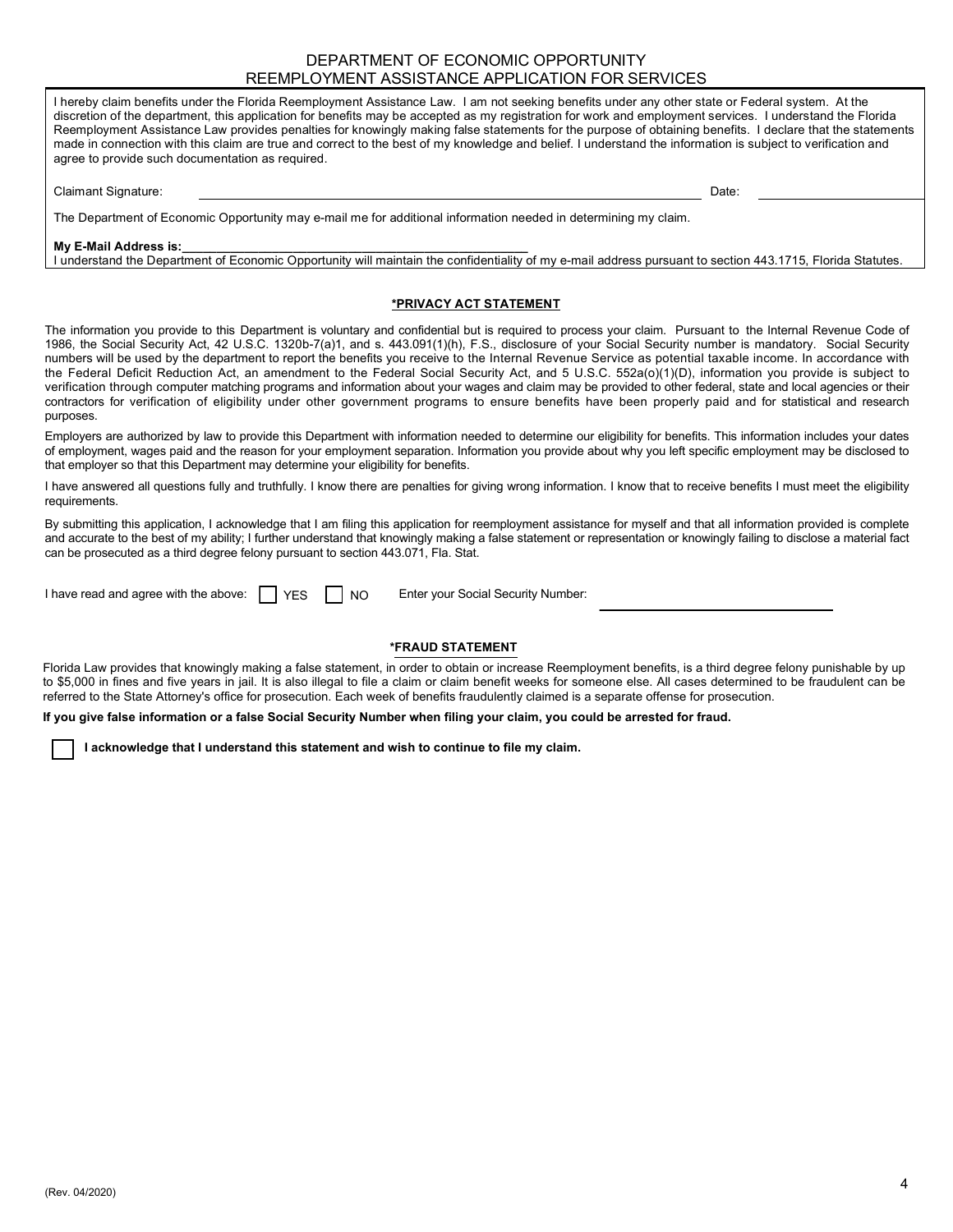| REEMPLOYMENT ASSISTANCE APPLICATION<br>SUPPLEMENT                                                                                                                                                                                                                                                                                                                                            |                                                 |                                                      | *Social Security Number:<br>35.                                                   |                                                |  |  |
|----------------------------------------------------------------------------------------------------------------------------------------------------------------------------------------------------------------------------------------------------------------------------------------------------------------------------------------------------------------------------------------------|-------------------------------------------------|------------------------------------------------------|-----------------------------------------------------------------------------------|------------------------------------------------|--|--|
| 36. WORK HISTORY: Complete the following in blue or black ink for the last 3 jobs you have held DURING THE PAST 18 MONTHS PRIOR to the<br>employment you listed in item 12 of the UC310 form. Include self-employment, part-time work, military service, and employment with a government agency.<br>Include all employers regardless of location, type of work performed, or length of job. |                                                 |                                                      |                                                                                   |                                                |  |  |
| Next Most Recent Emplover:                                                                                                                                                                                                                                                                                                                                                                   |                                                 |                                                      |                                                                                   | Employer ID #<br>(For Office Use Only)         |  |  |
| Employer's Street Address:                                                                                                                                                                                                                                                                                                                                                                   |                                                 |                                                      |                                                                                   | Dates Worked:<br>FROM:<br>TO:                  |  |  |
| City:                                                                                                                                                                                                                                                                                                                                                                                        | State:                                          | Zip:                                                 |                                                                                   | Total Gross Earnings with this Employer:       |  |  |
| Employer's Local Mailing Address (if different than above):                                                                                                                                                                                                                                                                                                                                  |                                                 |                                                      | <b>Total Gross Earnings with this Employer</b><br>Since Sunday of this Week:<br>S |                                                |  |  |
| City:                                                                                                                                                                                                                                                                                                                                                                                        | State:                                          | Zip:                                                 |                                                                                   | Occupation or Position Title:                  |  |  |
| Employer's Telephone Number:                                                                                                                                                                                                                                                                                                                                                                 |                                                 |                                                      |                                                                                   | Tools/Equipment used:                          |  |  |
| Reason for Separation:<br>Permanent Lay-off<br>Suspension<br>□ Temporary Lay-off<br>Leave of Absence<br>Quit or Voluntary Lay-off<br>Discharge, Job Performance<br>□ Working Reduced Hours<br>Discharged, Other                                                                                                                                                                              |                                                 |                                                      | Salary Rate: \$<br>Per:<br>(Hour, Week, Month, Year)                              |                                                |  |  |
| Explain Reason for Separation:                                                                                                                                                                                                                                                                                                                                                               |                                                 |                                                      |                                                                                   |                                                |  |  |
| Next Most Recent Employer:                                                                                                                                                                                                                                                                                                                                                                   |                                                 |                                                      |                                                                                   | Employer ID #<br>(for Office Use Only)         |  |  |
| Employer's Street Address:                                                                                                                                                                                                                                                                                                                                                                   |                                                 |                                                      |                                                                                   | Dates Worked:<br>FROM:<br>TO:                  |  |  |
| City:                                                                                                                                                                                                                                                                                                                                                                                        | State:                                          | Zip:                                                 |                                                                                   | Total Gross Earnings with this Employer:<br>S. |  |  |
| Employer's Local Mailing Address (if different than above):                                                                                                                                                                                                                                                                                                                                  |                                                 |                                                      | Total Gross Earnings with this Employer<br>Since Sunday of this Week:<br>\$       |                                                |  |  |
| City:                                                                                                                                                                                                                                                                                                                                                                                        | Occupation or Position Title:<br>Zip:<br>State: |                                                      |                                                                                   |                                                |  |  |
| Employer's Telephone Number:                                                                                                                                                                                                                                                                                                                                                                 |                                                 |                                                      | Tools/Equipment used:                                                             |                                                |  |  |
| Reason for Separation:<br>Permanent Lay-off<br>$\Box$ Suspension<br>$\Box$ Temporary Lay-off<br>□ Leave of Absence<br>□ Quit or Voluntary Lay-off<br>Discharge, Job Performance<br>□ Working Reduced Hours<br>Discharged, Other<br>l 1                                                                                                                                                       |                                                 |                                                      | Salary Rate: \$<br>Per:                                                           | (Hour, Week, Month, Year)                      |  |  |
| Explain Reason for Separation:                                                                                                                                                                                                                                                                                                                                                               |                                                 |                                                      |                                                                                   |                                                |  |  |
| Next Most Recent Employer:                                                                                                                                                                                                                                                                                                                                                                   |                                                 |                                                      |                                                                                   | Employer ID #<br>(For Office Use Only)         |  |  |
| Employer's Street Address:                                                                                                                                                                                                                                                                                                                                                                   |                                                 |                                                      |                                                                                   | Dates Worked:<br>FROM:<br>TO:                  |  |  |
| City:                                                                                                                                                                                                                                                                                                                                                                                        | State:                                          | Zip:                                                 |                                                                                   | Total Gross Earnings with this Employer:<br>\$ |  |  |
| Employer's Local Mailing Address (if different than above):                                                                                                                                                                                                                                                                                                                                  |                                                 |                                                      | Total Gross Earnings with this Employer<br>Since Sunday of this Week:<br>\$       |                                                |  |  |
| City:                                                                                                                                                                                                                                                                                                                                                                                        | State:                                          | Zip:                                                 |                                                                                   | Occupation or Position Title:                  |  |  |
| Employer's Telephone Number:                                                                                                                                                                                                                                                                                                                                                                 |                                                 |                                                      | Tools/Equipment used:                                                             |                                                |  |  |
| Reason for Separation:<br>Permanent Lay-off<br>$\Box$ Suspension<br>$\Box$ Temporary Lay-off<br>$\Box$ Leave of Absence<br>□ Quit or Voluntary Lay-off<br>Discharge, Job Performance<br>□ Working Reduced Hours<br>Discharged, Other<br>$\blacksquare$                                                                                                                                       |                                                 | Salary Rate: \$<br>Per:<br>(Hour, Week, Month, Year) |                                                                                   |                                                |  |  |
| Explain Reason for Separation:                                                                                                                                                                                                                                                                                                                                                               |                                                 |                                                      |                                                                                   |                                                |  |  |
| <b>Additional Eligibility Information</b>                                                                                                                                                                                                                                                                                                                                                    |                                                 |                                                      |                                                                                   |                                                |  |  |

| Since you became unemployed, were you referred to a job by a CareerSource Center and refused/failed to accept the referral? | I I YES    | <b>NO</b> |
|-----------------------------------------------------------------------------------------------------------------------------|------------|-----------|
| Did you perform services as a professional athlete for any employer since Tuesday, January 1, 2019?                         | $\Box$ YES | $\Box$ NO |
| Are you seeking only part-time work?                                                                                        | $\Box$ YES | $\Box$ NO |
| Have you accepted a job offer with a new employer?                                                                          | $\Box$ YES | $\Box$ NO |
|                                                                                                                             |            |           |

If Yes, enter the date that you will begin working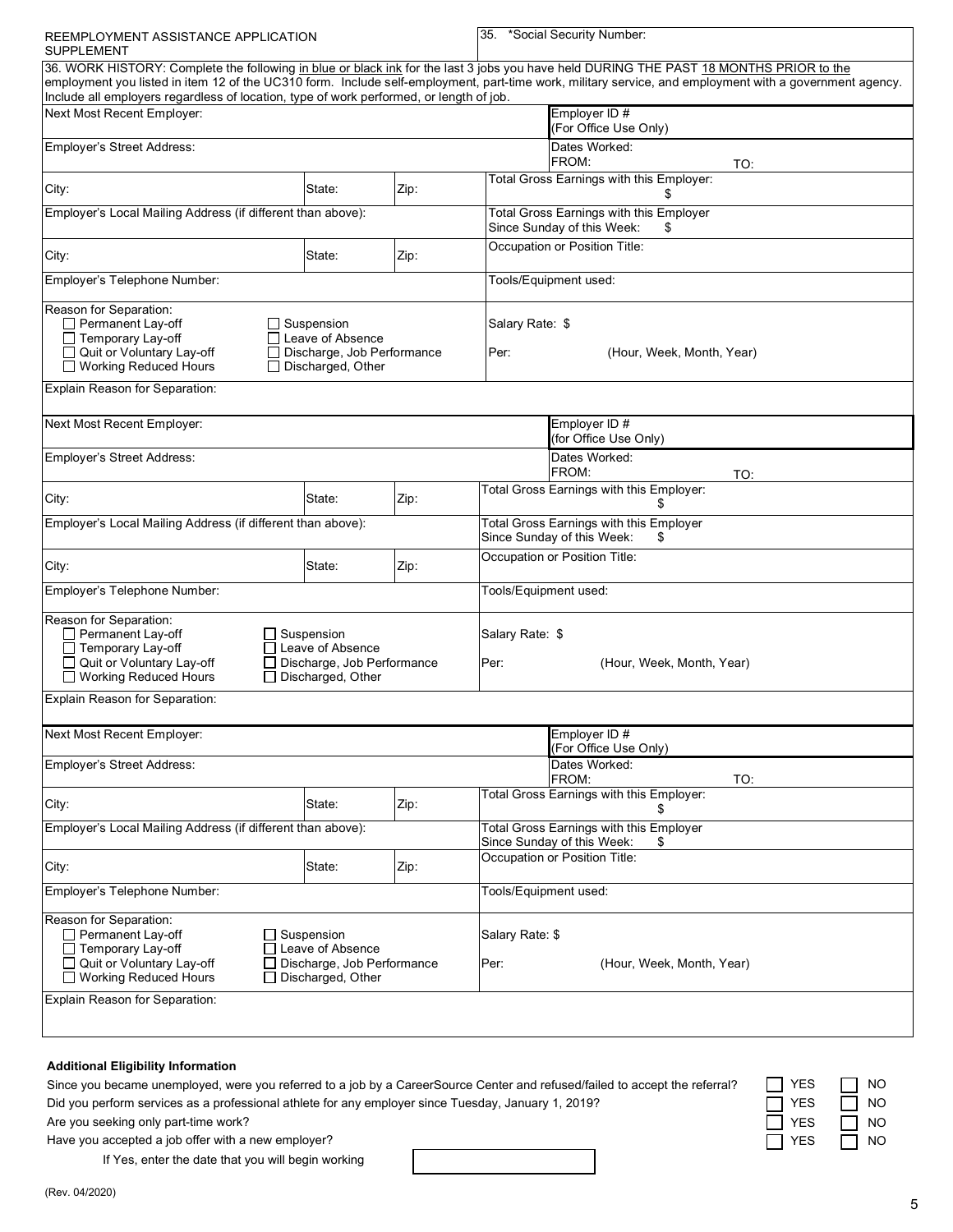#### **Claimant Residential Address**

| Attention:<br>Address:<br>City:<br>County:<br>Country:                                                                                                                                                                                                                                                                                                                                                              | State:                | Zip:                            |                 |                                                                              |
|---------------------------------------------------------------------------------------------------------------------------------------------------------------------------------------------------------------------------------------------------------------------------------------------------------------------------------------------------------------------------------------------------------------------|-----------------------|---------------------------------|-----------------|------------------------------------------------------------------------------|
| <b>Notification</b>                                                                                                                                                                                                                                                                                                                                                                                                 |                       |                                 |                 |                                                                              |
| 1. Did you or will you work full time during the week of filing?                                                                                                                                                                                                                                                                                                                                                    |                       | <b>YES</b>                      | NO.             |                                                                              |
| 2. Did you or will you work and earn at least \$275 during the week of filing?                                                                                                                                                                                                                                                                                                                                      |                       | <b>YES</b>                      | NO.             |                                                                              |
| <b>Initial Questions</b>                                                                                                                                                                                                                                                                                                                                                                                            |                       | answer the following questions: |                 | If you checked the box for being self-employed or an independent contractor, |
| 1. Indicate ALL type(s) of employment you had since 1/1/2019.<br>Employed in Florida (excluding military and federal civilian employment)<br>Employed in State other than Florida (excluding military and federal civilian employment)<br>Employed by the Military in Active Duty<br>Employed as a Federal Civilian Employoee<br>Self Employed or Independent Contractor<br>I have not been employed since 1/1/2019 |                       |                                 |                 |                                                                              |
| 2. Since 4/7/2019, have you applied for reemployment benefits from a state other than Florida?<br>3. Are you filing from Florida?<br>4. If you are not filing from Florida, enter the state from which you are filing:<br>5. Please enter the location from where you are filing this application:<br><b>Correspondence Preference</b>                                                                              |                       | <b>YES</b><br><b>YES</b>        | NO<br><b>NO</b> |                                                                              |
| How would you like to receive your Correspondence?                                                                                                                                                                                                                                                                                                                                                                  | Electronic<br>US Mail |                                 |                 |                                                                              |
| Email address:<br>Preferred language:                                                                                                                                                                                                                                                                                                                                                                               |                       |                                 |                 |                                                                              |
| If you checked the box for being self-employed or an independent contractor in question 1 above, answer the following questions:                                                                                                                                                                                                                                                                                    |                       |                                 |                 |                                                                              |
| Self Employment Start Date:                                                                                                                                                                                                                                                                                                                                                                                         |                       |                                 |                 |                                                                              |
| Self Employment End Date:                                                                                                                                                                                                                                                                                                                                                                                           |                       |                                 |                 |                                                                              |
| Have you had multiple periods of self employment since 01/01/2019?<br>Physical location where work was performed (address):                                                                                                                                                                                                                                                                                         | <b>TYes</b>           | $\bigcirc$ No                   |                 |                                                                              |
| Do you own this business?<br>)No<br>【 】Yes                                                                                                                                                                                                                                                                                                                                                                          |                       |                                 |                 |                                                                              |
| Are you still working in this self-employment?                                                                                                                                                                                                                                                                                                                                                                      | ) No<br>Yes           |                                 |                 |                                                                              |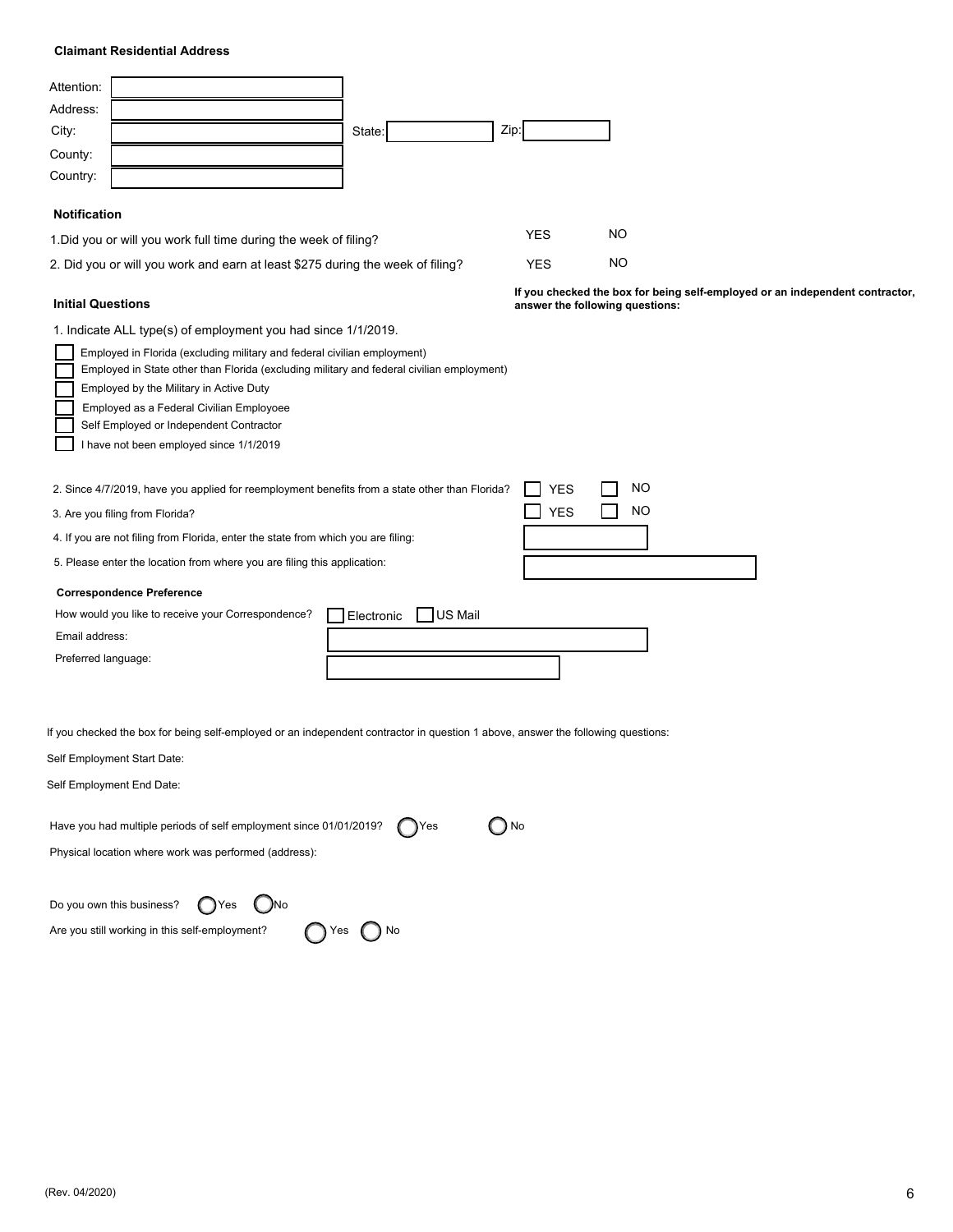If you worked providing military service or worked as an employee in federal civilian employment at any time between January 1, 2019 and April 22, 2020, please complete the questions below.

#### **Detailed Military Service Information**

\*Claimants with military service in the National Guard or Reserve Component that do not have at least 90 days of continuous active duty cannot use military service to establish a reemployment assistance claim.

\* Refer to your DD214-Member 4 to complete the following information. If you have served more than one term of service, complete the information for your most recent term military service.

1. List your Branch of Service:

Military Service Start Date

Military Service End Date

Gross Wages

- 2. Have you applied for or are you receiving from the Veteran's Administration a subsistence allowance for the vocational rehabilitation training?  $O<sup>Yes</sup>$   $O<sup>No</sup>$
- 3. Have you applied for or are you receiving from the Veteran's Administration a war orphan's or widow's educational assistance allowance?  $\bigcap$ Yes  $\bigcap$ No

#### **Federal Civilian Work History**

- 1. You indicated you were employed in Federal Civilian employment since 01/01/2019. Indicate the location of your last duty station:
- 2. Did you work in resident state after your Federal Civilian employment? YES  $\bigcap$  NO  $\bigcap$
- 3. If you selected No in question 2, type the name of each state you worked in since 01/01/2019.

#### **Detailed Federal Civilian Employment Information**

Select the Department of the federal government for which you worked between 01/01/2019 to 04/22/2020.

Select One

If the Federal Department for which you worked is not on the list above, enter the name here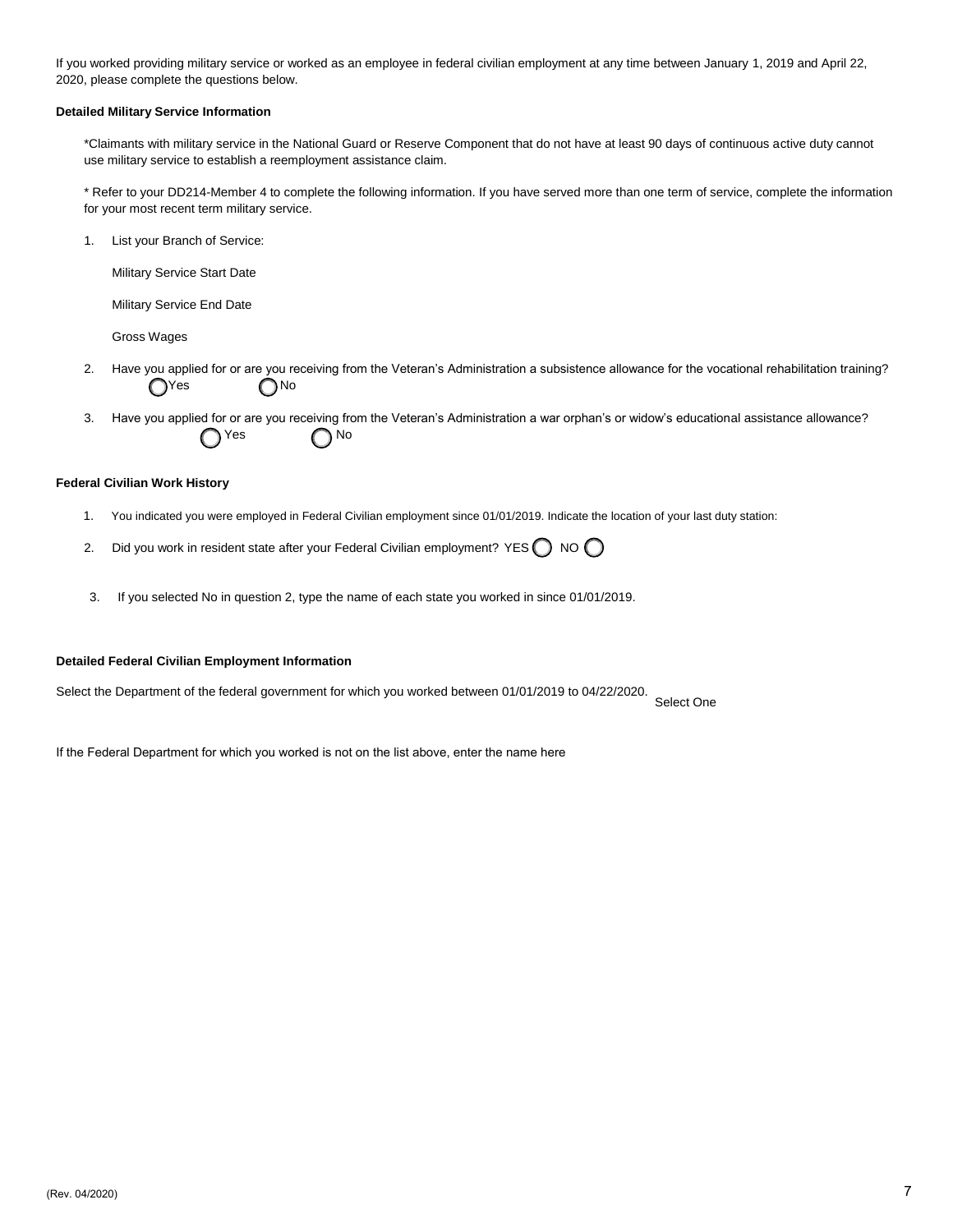#### **General Information – Tax Withholding**

Reemployment Assistance benefits are fully taxable if you are required to file a tax return.

Public Law 103-465 requires the Department of Economic Opportunity to deduct and withhold federal income ta from Reemployment Assistance if an individual receiving those benefits voluntarily requests such deduction and withholding. You may request a withholding deduction equal to 10% of your weekly assistance for federal income taxes.

A statement, Form 1099-G, will be furnished to you at the end of January stating the amount of benefits paid and withheld during the prior year. The same information will be transmitted to the Internal Revenue Service (IRS).

The income taxes deducted are held in trust for the U.S. Government All refunds must be obtained from the IRS on any overpayment of income taxes.

The department is not responsible for refunding withheld taxes.

It may be necessary for you to make estimated tax payments. For more information on when these payments should be made, refer to the IRS publication titles "Tax Withholding and Estimated Tax" or contact the Internal Revenue Service. PLEASE DIRECT ALL QUESTIONS CONCERNING YOUR INCOME TAX LIABILITY TO THE INTERNAL REVENUE SERVICE.

#### **Tax Withholding Choice**

Do you want federal taxes withheld from any reemployment assistance payable to you?



#### **Identity Verification**

| .                                                                    |  |
|----------------------------------------------------------------------|--|
| Please verify your identity by entering your Social Security Number: |  |
|                                                                      |  |
|                                                                      |  |

I certify that I am making the above choice regarding my federal income tax withholding status

#### **General information - Mailing**

If you print out this form you can take it to a participating FedEx location where they will mail it to Tallahassee for free. See participating locations and more details at: https://www.floridajobsresources.com

#### **Payment Options**

All reemployment assistance payments are electronic. When a reemployment assistance payment is made, the payment is made by either: Deposit made to a reemployment assistance debit card, or Direct Deposit to a personal checking or savings account

Please select a payment option:

- I would like my benefits paid by deposit to a reemployment assistance debit card.
- $\Box$  I would like my benefits paid by direct deposit to a personal bank account

#### **Direct Deposit Information**

Enter the following information only if you have chosen direct deposit as your payment method.

- 
- 2. Enter the Routing Transit Number
- 3. Enter your Bank's Name
- 4. Enter the Bank Account Number
- 5. Re-enter the Bank Account Number

Note: You may change your payment option or direct deposit institution at any time after you apply.

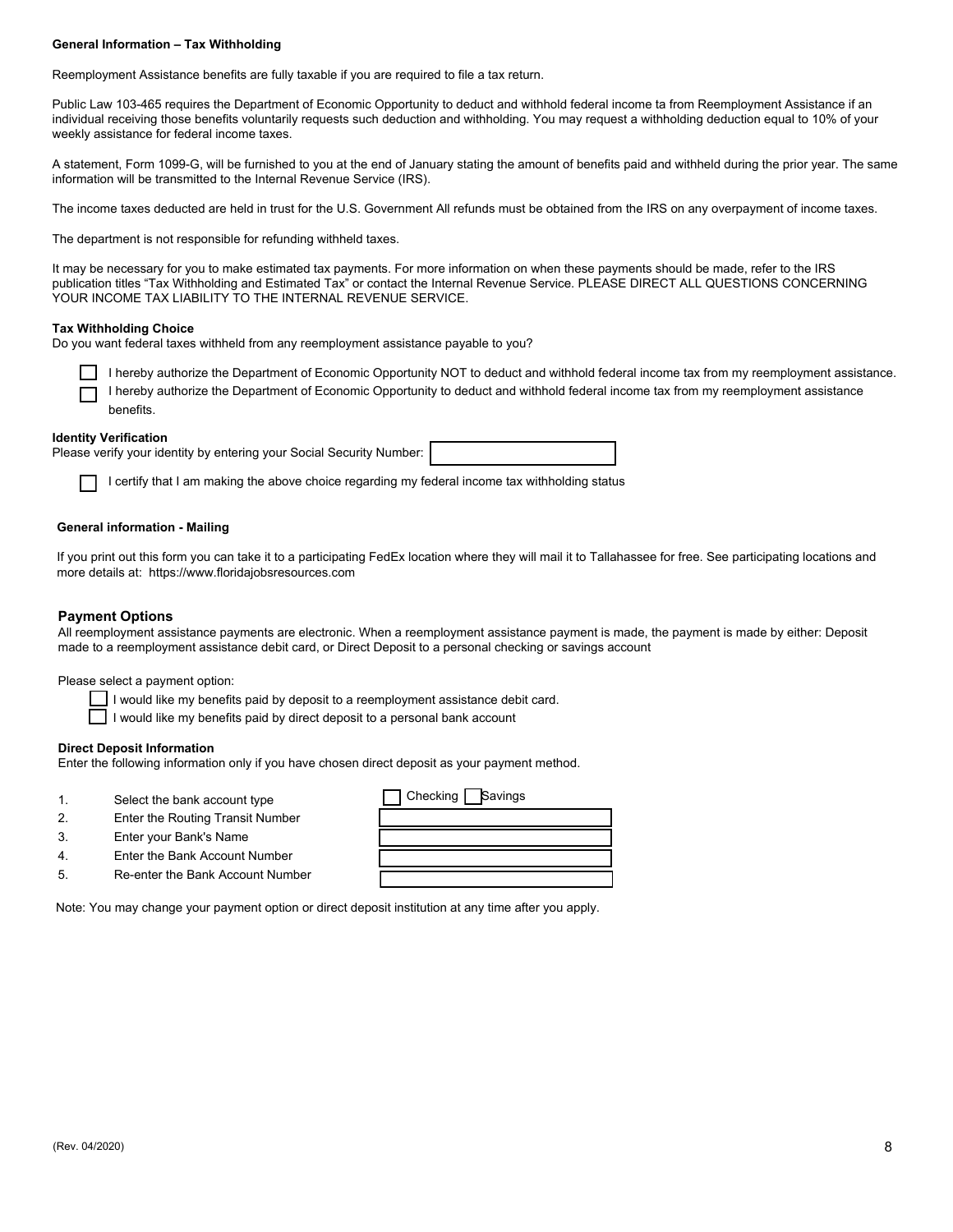#### **Acknowledgments**

#### **Workforce Registration**

I understand that Florida law requires me to register with Workforce Services via Employ Florida Marketplace to continue my eligibility for benefit payments.

A link will be provided to me after I have submitted my application and will also be available on my account home page should I wish to complete it later.

I understand that payment of my claim will be delayed or denied if I do not complete my registration with Workforce Services prior to requesting my benefit payments for the first time.



#### **CareerSource Center**

I understand that I will be notified if I am required to attend a CareerSource Center Seminar. Failure to attend by the given data may result in a delay or loss of my reemployment assistance benefits.

If a CareerSource Center gives me a job referral, I understand that failure to pursue this referral may result in a loss of reemployment assistance benefits.



#### **Requesting Benefit Payment**

I understand the following:

- I am required to request benefit payments for each week I wish to receive benefits.
- The first week of a new benefit year for which I would be eligible to receive reemployment assistance benefits will be an unpaid waiting week.
- If there is a pending issue or appeal on my claim, I must continue requesting benefit payments in order to be paid for those weeks if I am later determined to be eligible.

|  | agree |
|--|-------|
|--|-------|

#### **Reporting Income**

I understand that if I do any work, including military reserve drill pay or self-employment, I must report the total wages earned (before taxes), whether or not I have been paid when I request benefit payment for that week.



#### **Work Search Requirements**

Regular:

I understand I will be required to submit a minimum of five (5) work search contact or the details of a CareerSource Center visit when I request benefit payments. Each week I will be required to submit the

- Date of contact
- Method of contact
- Business name, telephone number, website name (URL), or email address
- Result of each contact
- Type of work sought

I agree

#### **Benefit Rights Information**

I understand it is my responsibility to read the Benefits Rights Information which explains my rights and responsibilities while collecting reemployment assistance. A link to the Benefit Rights Information is included at the end of this application and on my account homepage.

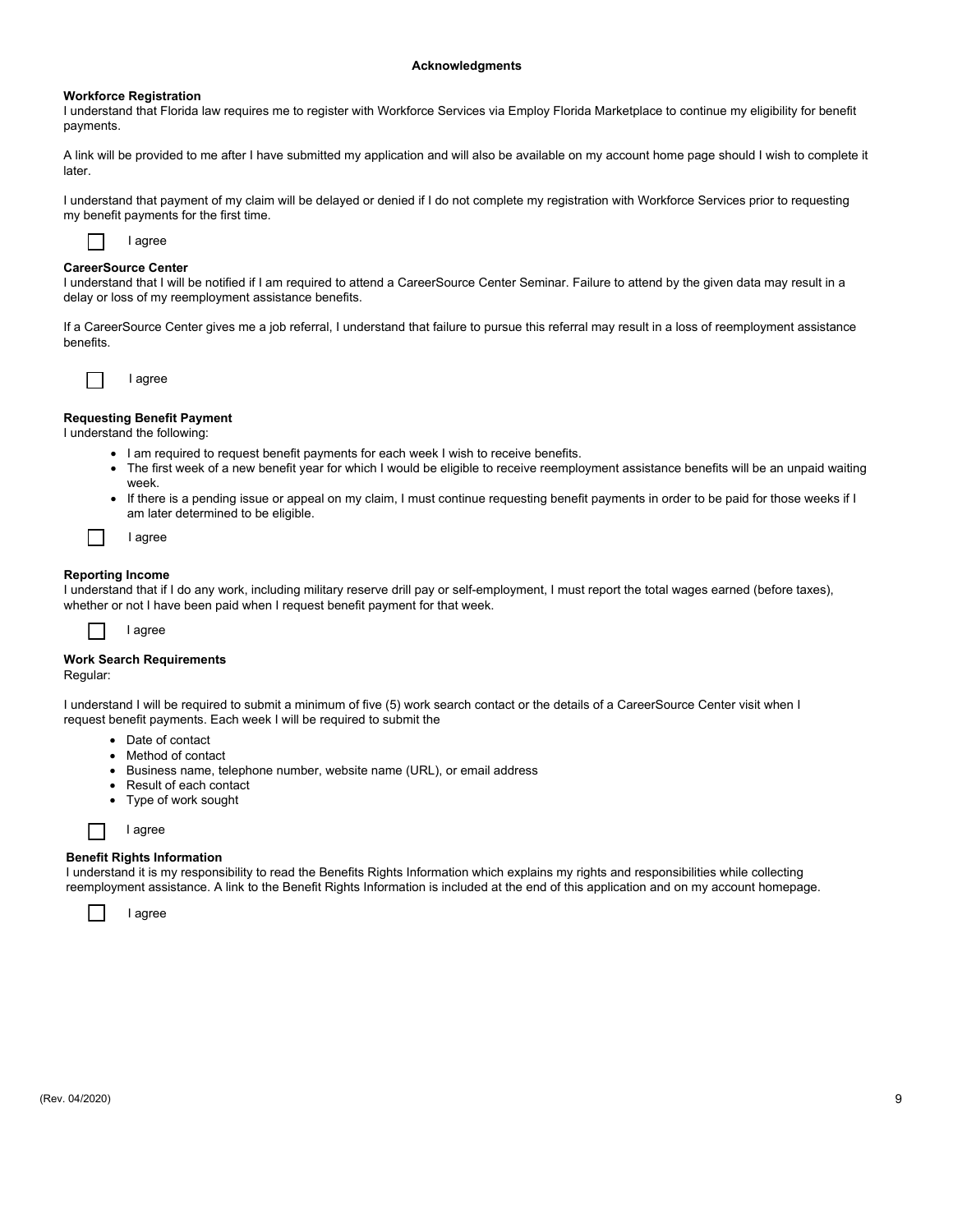

**Ken Lawson** Executive Director

## **Florida Reemployment Assistance Way2Go Debit Card Fee Schedule**

Below are the Debit Card Fee schedules you have reviewed and acknowledged. Depending on the Florida Reemployment Assistance Way2Go Debit Card services you utilize, you may be responsible for these fees.

## Florida Reemployment Assistance Prepaid Card issued by Comerica

| You have several options to receive your payments: direct deposit to your bank account; direct<br>deposit to your own prepaid account; or by default to this prepaid card.<br>You do not have to accept this prepaid card. Please log on to https://connect.myflorida.com to<br>enter your bank account or prepaid account information.<br>Ask about other ways to receive your funds. |                                                                      |                                                               |                    |  |  |
|----------------------------------------------------------------------------------------------------------------------------------------------------------------------------------------------------------------------------------------------------------------------------------------------------------------------------------------------------------------------------------------|----------------------------------------------------------------------|---------------------------------------------------------------|--------------------|--|--|
| Monthly fee<br>\$0                                                                                                                                                                                                                                                                                                                                                                     | Per purchase<br>\$0                                                  | ATM withdrawal<br>\$0 (in-network)<br>\$1.90 (out-of-network) | Cash reload<br>N/A |  |  |
|                                                                                                                                                                                                                                                                                                                                                                                        | ATM balance inquiry (in-network or out-of-network)                   |                                                               | \$0 or \$0.75      |  |  |
| Customer service (automated or live agent)                                                                                                                                                                                                                                                                                                                                             |                                                                      |                                                               | $$0.50*$           |  |  |
| Inactivity                                                                                                                                                                                                                                                                                                                                                                             |                                                                      |                                                               | \$0                |  |  |
| We charge 2 other types of fees. Here they are.                                                                                                                                                                                                                                                                                                                                        |                                                                      |                                                               |                    |  |  |
|                                                                                                                                                                                                                                                                                                                                                                                        | \$4* or \$18.50*<br>Card replacement (regular or expedited delivery) |                                                               |                    |  |  |
| Over the counter teller cash withdrawal                                                                                                                                                                                                                                                                                                                                                |                                                                      |                                                               | $$3.00*$           |  |  |
|                                                                                                                                                                                                                                                                                                                                                                                        |                                                                      |                                                               |                    |  |  |

\* This fee can be lower depending on how and where this card is used. See separate disclosure for ways to access your funds and balance information for no fee. You are allowed one regular card replacement for no fee per benefit period.

## **No overdraft/credit feature**

Your funds are eligible for FDIC insurance.

For general information about prepaid accounts, visit cfpb.gov/prepaid. Find details and conditions for all fees and services in the cardholder agreement.

I have reviewed the Florida Reemployment Assistance Way2Go Debit Card Fee Schedule and understand that if I choose Florida Reemployment Assistance Way2Go Debit Card as my payment method and use the above services that I will be responsible for any fees charged for those services.